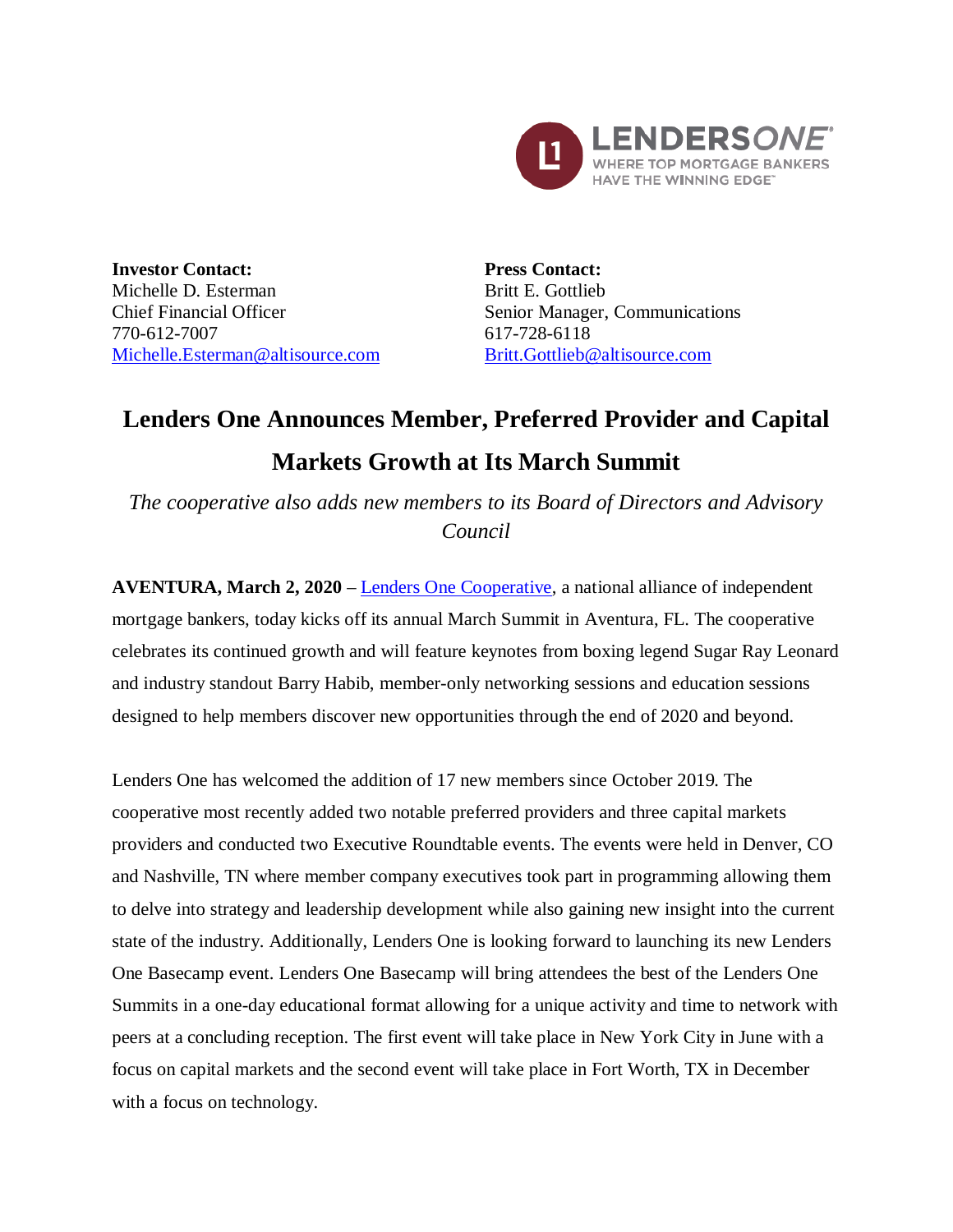#### § **New preferred providers:**

- o **Top of Mind.** A leader in customer relationship management (CRM) and marketing automation software for the mortgage lending industry.
- o **Absolute Logic**. A national leader in cybersecurity and cyber-compliance, servicing financial service firms throughout the United States and abroad.

#### § **New capital markets providers:**

- o **PollyEx**. A mortgage technology company creating a modern, data-driven capital markets ecosystem through its next-gen loan trading exchange and pricing engine.
- o **Spring EQ**. A home equity mortgage lender whose goal is to make home equity lending fast and easy with a unique product offering and proprietary platform.
- o **Data Solutions**. Automated production reporting and access to data insight products, such as anonymized peer benchmarking and analysis.

Further strengthening the Lenders One**®** Cooperative, Lenders One welcomes Jon Gwin, COO of American Financial, Inc., to its Board of Directors and Jason Stenger, SVP, National Director of Operations for Movement Mortgage, and Taylor Stork, COO of Developer's Mortgage Company, to its Advisory Council. In addition, Rob Finter takes on the role of Regional Director for Lenders One focused on the California, Idaho, Nevada, Oregon and Washington markets. Prior to joining the cooperative, Rob was Senior Correspondent Account Executive with ARC Home, LLC.

"We are thrilled with the tremendous growth that we have seen over the past year across all areas of the cooperative," said Brian A. Simon, President, Lenders One. "We have a number of active projects in the pipeline that have been developed to continue to help our members create efficiencies and become even more profitable despite the industry challenges facing mortgage lenders today. Looking ahead, 2020 will be yet another year of new opportunities and we are excited for what is to come."

### **About Lenders One® Cooperative**

Lenders One (LendersOne.com) was established in 2000 as a national alliance of independent mortgage bankers, correspondent lenders and suppliers of mortgage products and services.